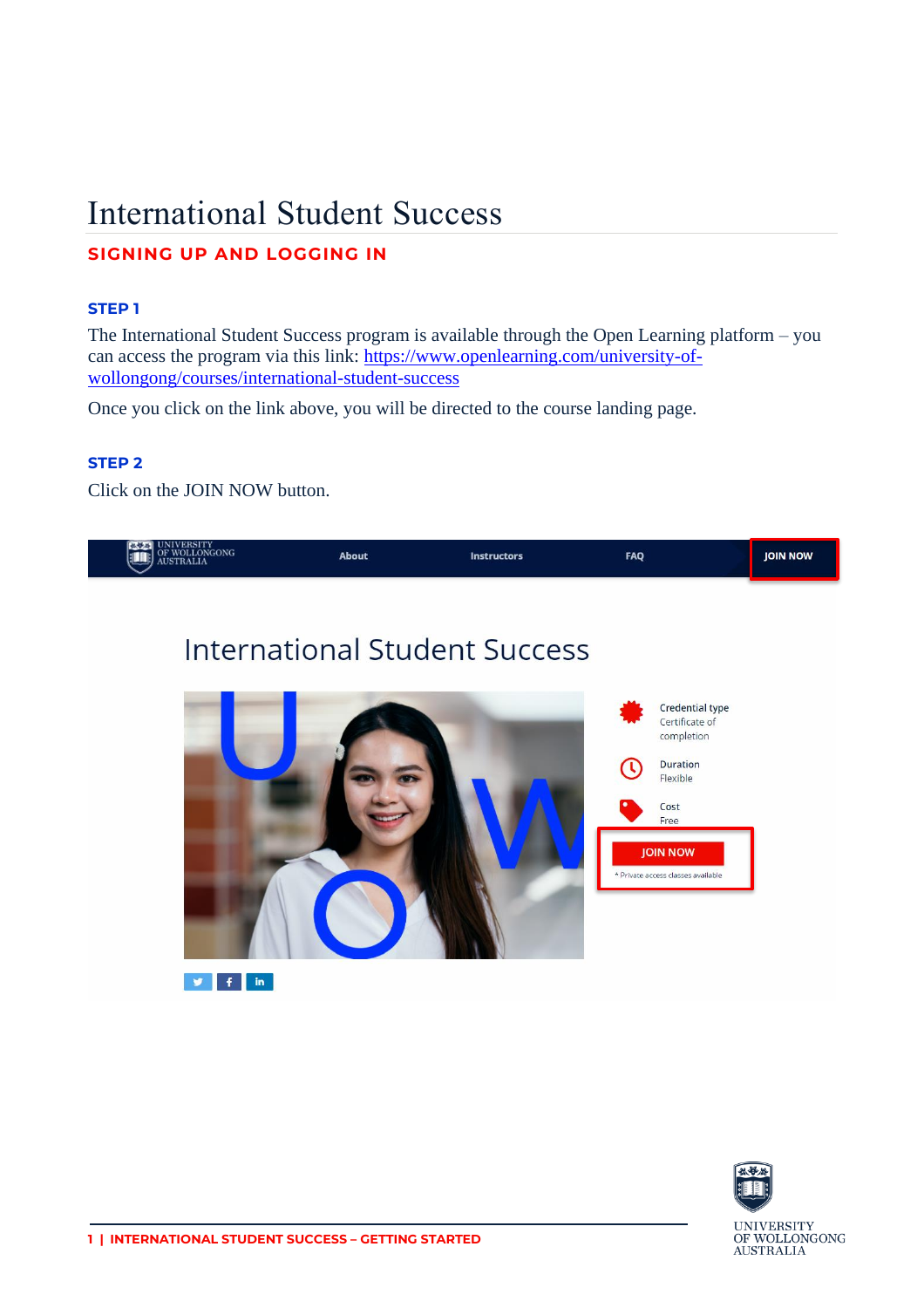#### **STEP 3**

- Sign up to Open Learning to register for your personal Open Learning account.
- If you have a UOW email address, we recommend you use that when setting up your account. You will be asked to choose a personal password.

|           | Sign up                                              | Log in                              |
|-----------|------------------------------------------------------|-------------------------------------|
| a 1910.   | Sign up with Microsoft                               |                                     |
| Ŧ         | Sign up with Facebook                                |                                     |
|           |                                                      | or                                  |
| Email     |                                                      |                                     |
|           |                                                      | 刪                                   |
| Password  |                                                      |                                     |
|           |                                                      | $\frac{1}{3}$                       |
| Full name |                                                      |                                     |
|           |                                                      | ٩                                   |
|           | <b>Privacy policy</b><br>Subscribe to our newsletter | I agree to the Terms of service and |
|           | I'm not a robot                                      | reCAPTCHA<br>Privacy - Terms        |
|           |                                                      |                                     |

• If you already have an Open Learning account – log in.

| Sign up                                        | Log in |
|------------------------------------------------|--------|
| ۰.<br>Log in with Microsoft                    |        |
| $\left  \cdot \right $<br>Log in with Facebook |        |
| or                                             |        |
| Email or profile name                          |        |
|                                                | l۳,    |
| Password                                       |        |
|                                                |        |
| Forgot password                                |        |
| Log in                                         |        |
|                                                |        |

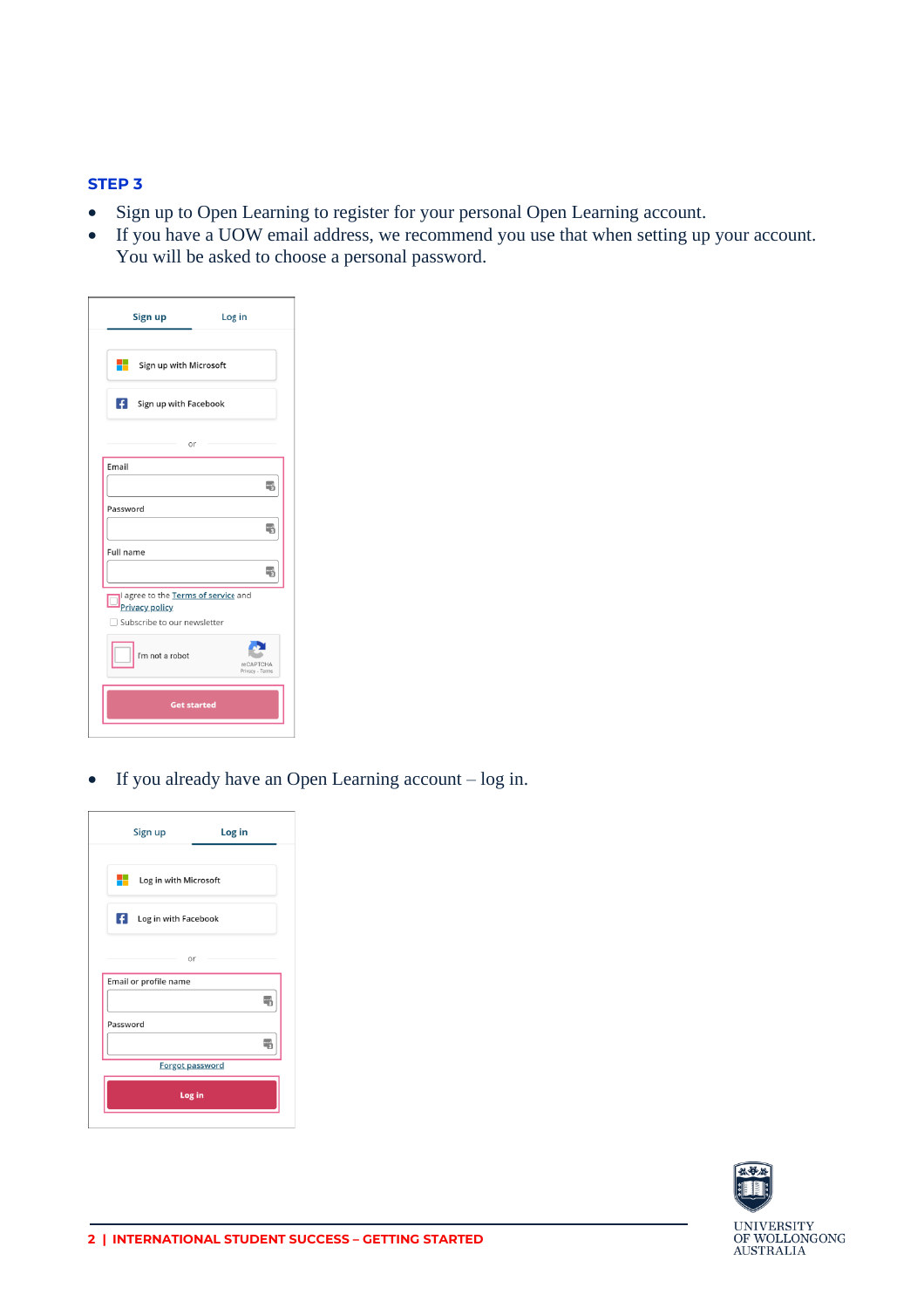#### **STEP 4**

A pop up box will appear, asking you to enter a code.

Enter the following Access Code: international-student-success\_ClassOf2022\_qyzciwmsqbisrrpt

| <b>Access Code Required</b>                          |
|------------------------------------------------------|
| Enter your access code below to join<br>this course. |
| Access Code                                          |
| random access code                                   |
| <b>JOIN NOW</b>                                      |

# **STEP 5** Click on JOIN NOW.

| Access Code Required                                 |  |
|------------------------------------------------------|--|
| Enter your access code below to join<br>this course. |  |
| Access Code                                          |  |
| random access code                                   |  |
| <b>JOIN NOW</b>                                      |  |

- If you entered the correct code, you will automatically be redirected to the course homepage.
- If you entered the wrong code, you will see the following error message:



If you have lost your access code or the one you were given does not work, please email us via [student-success@uow.edu.au](mailto:student-success@uow.edu.au)



**UNIVERSITY** OF WOLLONGONG<br>AUSTRALIA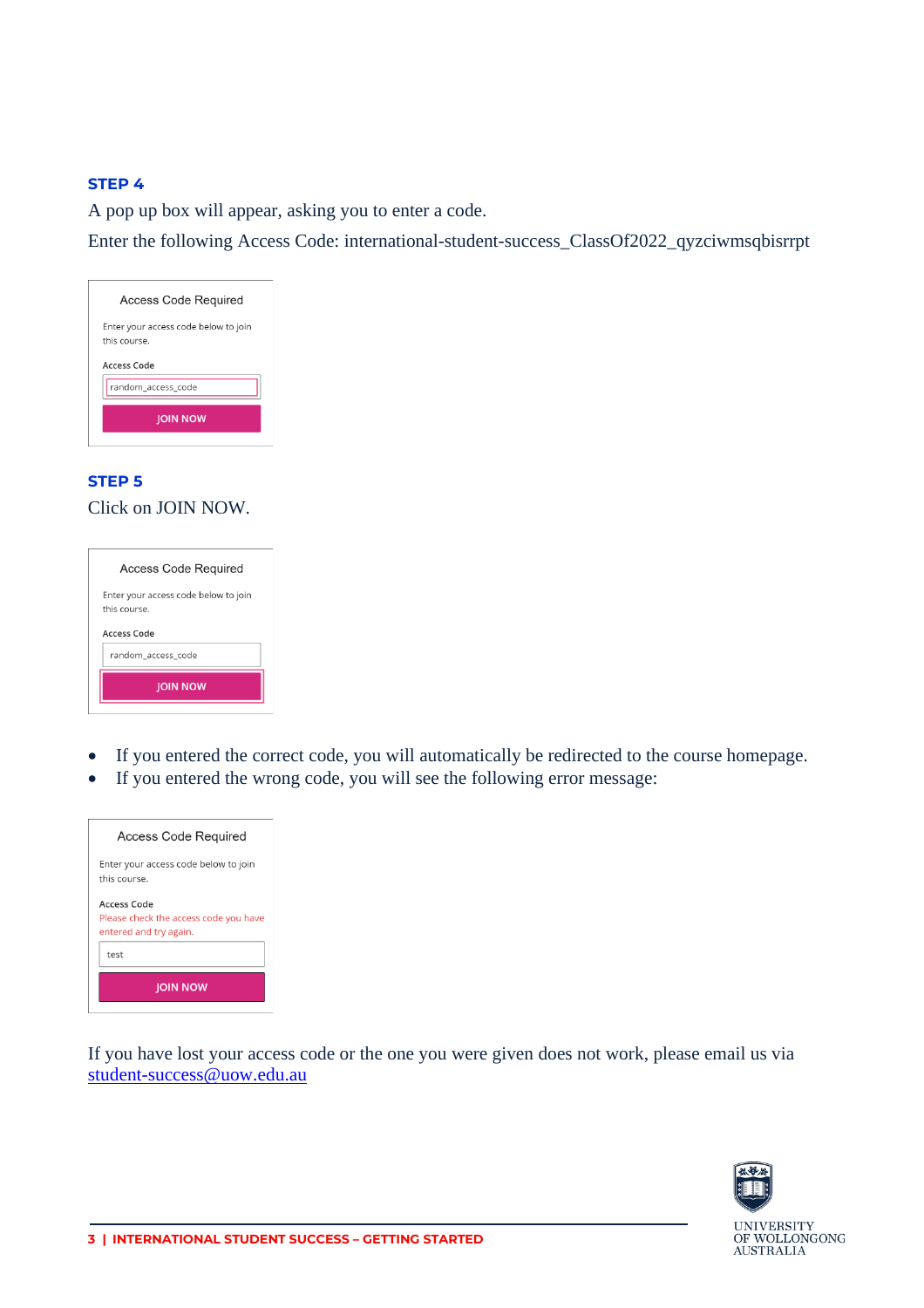#### **COMPLETE ENROLMENT INFORMATION**

Once you have logged in, you will see the following page. The requested details are for statistics purposes only. UOW will only use this information to understand the demographics of the students who use this tool. This information will not be shared outside of UOW.

| <b>B</b> Enrolment Information                         |                                                                                                                                                                          |  |
|--------------------------------------------------------|--------------------------------------------------------------------------------------------------------------------------------------------------------------------------|--|
| What is your country of<br>origin? *                   |                                                                                                                                                                          |  |
| Where are you now? *                                   | Currently in Australia<br>○ Not yet in Australia                                                                                                                         |  |
| Which of these best<br>describes you? *                | ○ UOW student<br>○ Family/Friend (of UOW student)<br>Not applicable                                                                                                      |  |
| Which of these<br>describes your status at<br>$UOW?$ * | $\bigcirc$ New student<br>$\bigcirc$ Continuing student<br>$\bigcirc$ Not applicable                                                                                     |  |
| What is your UOW<br>faculty? *                         | ○ Arts Social Sciences & Humanities (ASSH)<br>Business & Law (BAL)<br>Engineering & Information Sciences (EIS)<br>○ Science Medicine & Health (SMAH)<br>A Not applicable |  |

#### **NAVIGATING TO COURSE**

After clicking 'Save Changes' on the Enrolment Information page, the following page will come up. As per the instructions below, navigate to the *'Learning Activities'* tab which you will find in the left side bar.





**UNIVERSITY** OF WOLLONGONG<br>AUSTRALIA